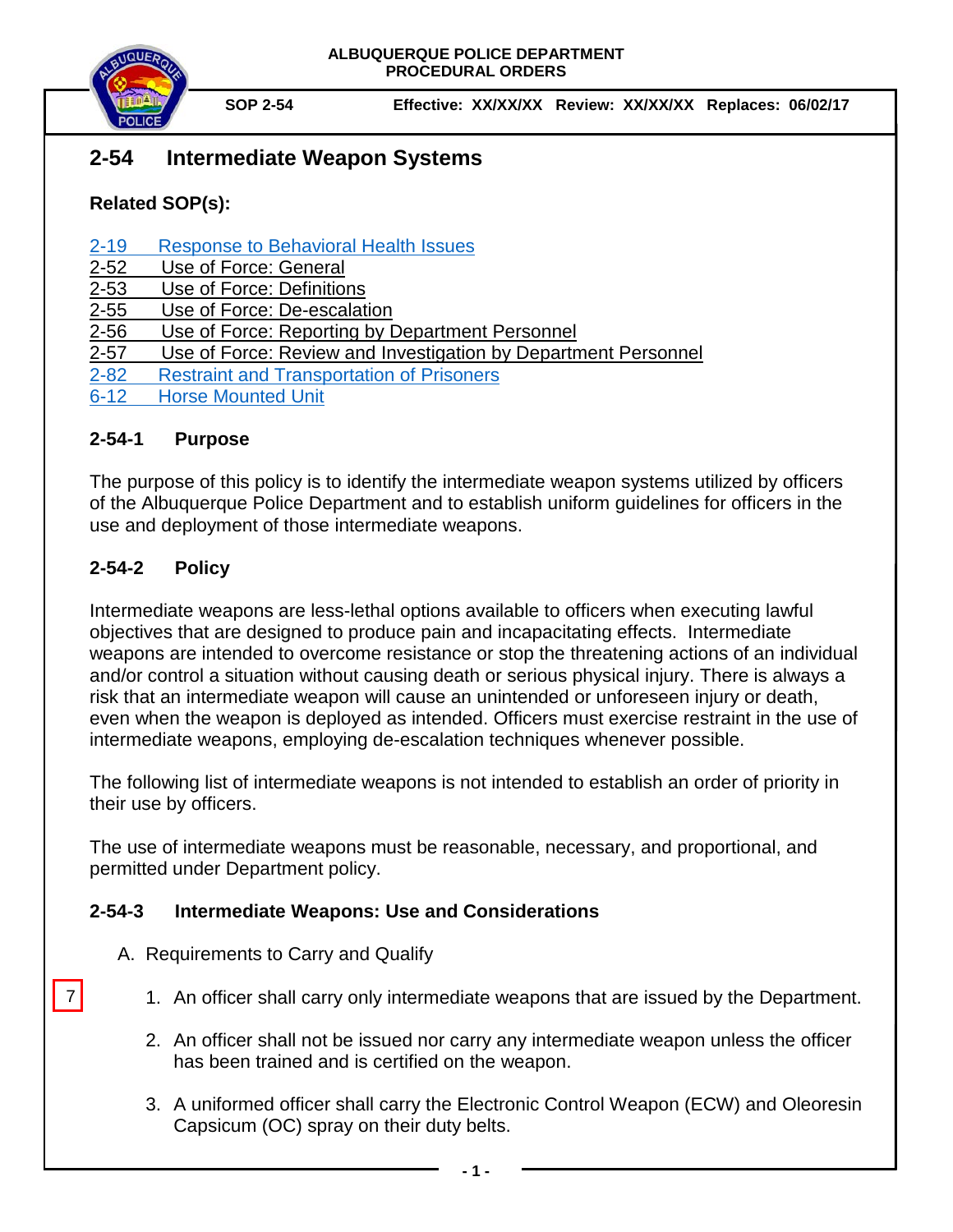|                | ALBUQUERQUE POLICE DEPARTMENT<br><b>PROCEDURAL ORDERS</b> |                                                                                                                                                                                                                                                                                                                                                                               |  |  |  |  |
|----------------|-----------------------------------------------------------|-------------------------------------------------------------------------------------------------------------------------------------------------------------------------------------------------------------------------------------------------------------------------------------------------------------------------------------------------------------------------------|--|--|--|--|
|                |                                                           | <b>SOP 2-54</b><br>Effective: XX/XX/XX Review: XX/XX/XX Replaces: 06/02/17                                                                                                                                                                                                                                                                                                    |  |  |  |  |
| N/A            |                                                           | 4. The expandable baton is an optional force tool.                                                                                                                                                                                                                                                                                                                            |  |  |  |  |
| $\overline{7}$ |                                                           | 5. Officers and supervisors assigned to specialized units may carry intermediate<br>weapons as dictated by their responsibilities. The commander of each unit will<br>ensure that officers carry intermediate weapons according to the unit's standard<br>operating procedures.                                                                                               |  |  |  |  |
|                |                                                           | <b>B.</b> Use Guidelines                                                                                                                                                                                                                                                                                                                                                      |  |  |  |  |
| N/A            |                                                           | 1. Intermediate weapons shall be used in accordance with the Department's Use of<br>Force policies. (See SOP – Use of Force-General and Use of Force-Definitions).                                                                                                                                                                                                            |  |  |  |  |
| 4              |                                                           | 2. The use of an intermediate weapon must be reasonable, necessary, proportional,<br>and shall be used only to bring about a lawful objective.                                                                                                                                                                                                                                |  |  |  |  |
| 6              |                                                           | 3. An officer shall issue a verbal warning to an individual and allow that individual a<br>reasonable time to comply with the warning prior to deploying any intermediate<br>weapon, unless doing so would place an officer or other person at increased risk.<br>An example of a verbal warning is: "Stop or you will be tased!"                                             |  |  |  |  |
|                |                                                           | 4. An officer shall give a verbal announcement in order to notify officers on-scene that<br>an intermediate weapon is about to be used, e.g., "Taser, taser!", "Beanbag,<br>beanbag!" The purpose of the verbal announcement is to avoid the possibility of<br>firearms discharge by other officers due to a sympathetic or startle reaction from<br>other officers on scene. |  |  |  |  |
| 6              |                                                           | 5. An officer shall consider that there are individuals who are more susceptible to<br>injury as a result of using an intermediate weapon. These high-risk individuals<br>include visibly pregnant women, young children, elderly persons, frail persons,<br>individuals exhibiting signs of excited delirium, and individuals with low body mass.                            |  |  |  |  |
|                |                                                           | C. Reporting                                                                                                                                                                                                                                                                                                                                                                  |  |  |  |  |
| 5              |                                                           | 1. Officers shall report the use of intermediate weapons in accordance with SOP –<br>Use of Force-Reporting by Department Personnel.                                                                                                                                                                                                                                          |  |  |  |  |
| $2 - 54 - 4$   |                                                           | <b>Oleoresin Capsicum (OC) Spray</b>                                                                                                                                                                                                                                                                                                                                          |  |  |  |  |
|                |                                                           | A. OC Spray: Use Guidelines                                                                                                                                                                                                                                                                                                                                                   |  |  |  |  |
| N/A            |                                                           | 1. An officer is authorized to deploy OC spray when such force is reasonable,<br>necessary, and proportional to control an actively resistant individual or to protect<br>the officer or another party from an immediate threat.                                                                                                                                              |  |  |  |  |
| 6              |                                                           | 2. An officer shall not use OC spray to overcome passive resistance by nonviolent<br>and/or peaceful protestors, absent exigent circumstances, such as where there is<br>imminent danger to life or property.                                                                                                                                                                 |  |  |  |  |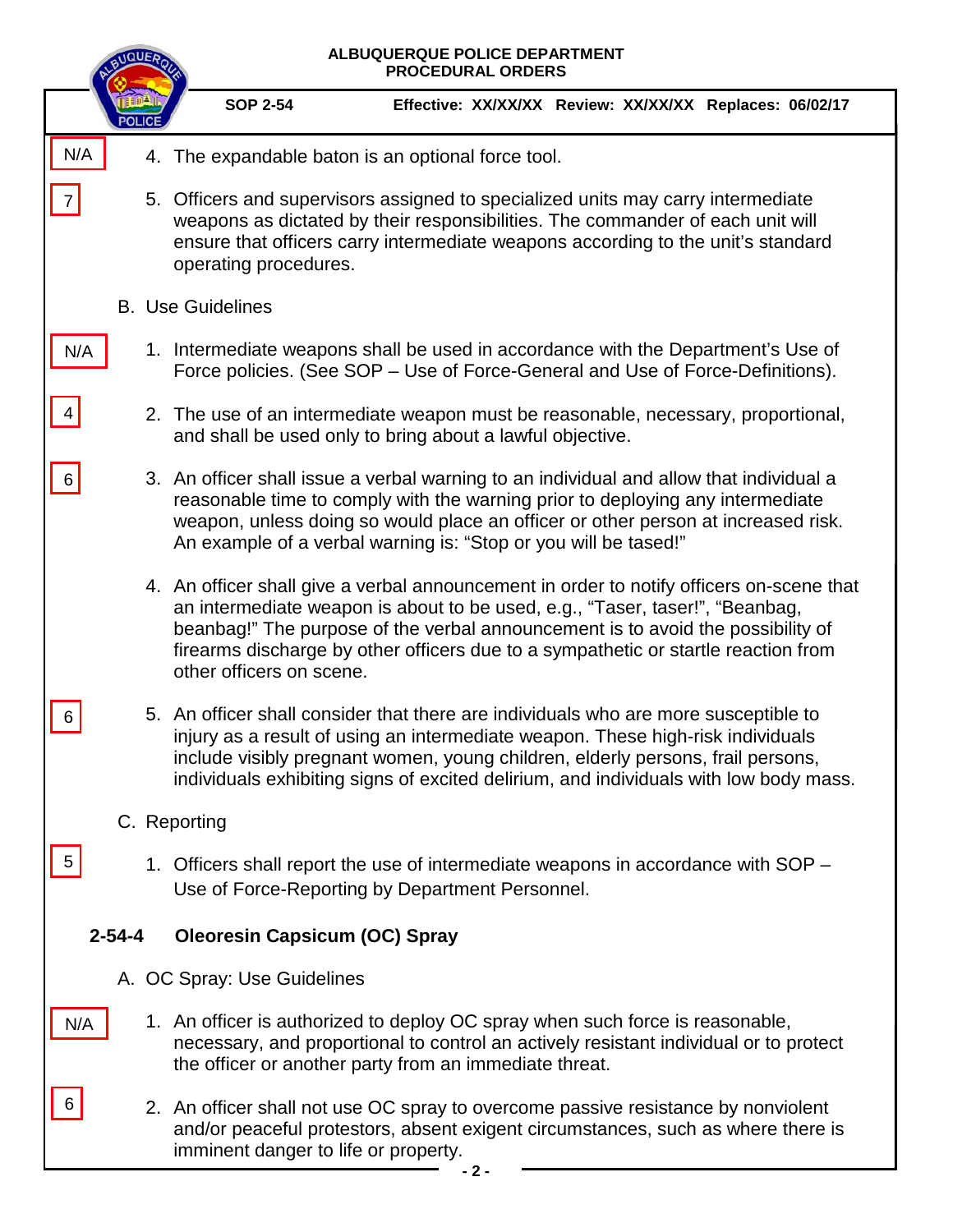|                | ALBUQUERQUE POLICE DEPARTMENT<br><b>PROCEDURAL ORDERS</b>                                                                                                                                                                                                                                                                                                                                                                                                                                                                                  |  |                                                                                                                                                                                                                                                                                                                                                                                                                                                                                                                                                                                                                                                               |  |  |  |
|----------------|--------------------------------------------------------------------------------------------------------------------------------------------------------------------------------------------------------------------------------------------------------------------------------------------------------------------------------------------------------------------------------------------------------------------------------------------------------------------------------------------------------------------------------------------|--|---------------------------------------------------------------------------------------------------------------------------------------------------------------------------------------------------------------------------------------------------------------------------------------------------------------------------------------------------------------------------------------------------------------------------------------------------------------------------------------------------------------------------------------------------------------------------------------------------------------------------------------------------------------|--|--|--|
|                |                                                                                                                                                                                                                                                                                                                                                                                                                                                                                                                                            |  | <b>SOP 2-54</b><br>Effective: XX/XX/XX Review: XX/XX/XX Replaces: 06/02/17                                                                                                                                                                                                                                                                                                                                                                                                                                                                                                                                                                                    |  |  |  |
| 5              | 3. After deploying OC spray, an officer shall avoid the risk of positional asphyxia<br>caused by the individual being transported or left in a face-down position. An officer<br>shall release pressure/weight from the individual and position the individual on their<br>side or sit them up as soon as they are restrained and it is safe to do so. An officer<br>shall monitor the individual for any respiratory or breathing problems or change in<br>mental status, e.g., loss of consciousness, confusion, or difficulty speaking. |  |                                                                                                                                                                                                                                                                                                                                                                                                                                                                                                                                                                                                                                                               |  |  |  |
|                |                                                                                                                                                                                                                                                                                                                                                                                                                                                                                                                                            |  | 4. An officer shall direct OC spray only at the specific individual(s) posing a threat,<br>attempting to minimize exposure to others.                                                                                                                                                                                                                                                                                                                                                                                                                                                                                                                         |  |  |  |
|                |                                                                                                                                                                                                                                                                                                                                                                                                                                                                                                                                            |  | 5. An officer shall consider other intermediate weapon options if OC spray appears to<br>be ineffective.                                                                                                                                                                                                                                                                                                                                                                                                                                                                                                                                                      |  |  |  |
|                |                                                                                                                                                                                                                                                                                                                                                                                                                                                                                                                                            |  | 6. Using OC spray on an animal is permissible to deter an attack or to prevent injury<br>to an officer or others. Using OC spray on an animal shall be documented in an<br>incident report.                                                                                                                                                                                                                                                                                                                                                                                                                                                                   |  |  |  |
|                |                                                                                                                                                                                                                                                                                                                                                                                                                                                                                                                                            |  | B. Medical Attention After the Use of OC Spray                                                                                                                                                                                                                                                                                                                                                                                                                                                                                                                                                                                                                |  |  |  |
| $\overline{5}$ |                                                                                                                                                                                                                                                                                                                                                                                                                                                                                                                                            |  | 1. As soon as the scene is secure, and it is safe to do so, an officer shall summon<br>medics following the use of OC spray.                                                                                                                                                                                                                                                                                                                                                                                                                                                                                                                                  |  |  |  |
| $\overline{7}$ |                                                                                                                                                                                                                                                                                                                                                                                                                                                                                                                                            |  | 2. If the individual was exposed in a confined space, an officer shall remove the<br>individual as soon as possible from the contaminated area and expose the<br>individual to fresh air.                                                                                                                                                                                                                                                                                                                                                                                                                                                                     |  |  |  |
|                | $2 - 54 - 5$                                                                                                                                                                                                                                                                                                                                                                                                                                                                                                                               |  | <b>Electronic Control Weapon (ECW)</b>                                                                                                                                                                                                                                                                                                                                                                                                                                                                                                                                                                                                                        |  |  |  |
| A. ECW Modes   |                                                                                                                                                                                                                                                                                                                                                                                                                                                                                                                                            |  |                                                                                                                                                                                                                                                                                                                                                                                                                                                                                                                                                                                                                                                               |  |  |  |
|                | N/A                                                                                                                                                                                                                                                                                                                                                                                                                                                                                                                                        |  | 1. An officer has three options for ECW deployment. The choice of mode used shall<br>depend upon the articulable facts and circumstances at the time of deployment and<br>the guidelines and restrictions set forth below. These are the three operational<br>modes:                                                                                                                                                                                                                                                                                                                                                                                          |  |  |  |
|                |                                                                                                                                                                                                                                                                                                                                                                                                                                                                                                                                            |  | a. Show of Force Mode<br>i. Pointing an ECW at an individual or using an ECW to "paint" an individual with<br>the laser sight or utilizing a warning arc.<br>ii.A show of force by an officer will be reviewed by that officer's on-duty<br>supervisor as set out in SOP Use of Force-Review and Investigation by<br>Department Personnel.<br>b. Drive Stun Modes<br>Pressing and holding the device against the individual as it is cycled. This<br>T.<br>can be done in two configurations:<br>Drive stun only - This technique involves pressing the ECW against the<br>ii.<br>individual while it is energized without probe deployment, causing pain but |  |  |  |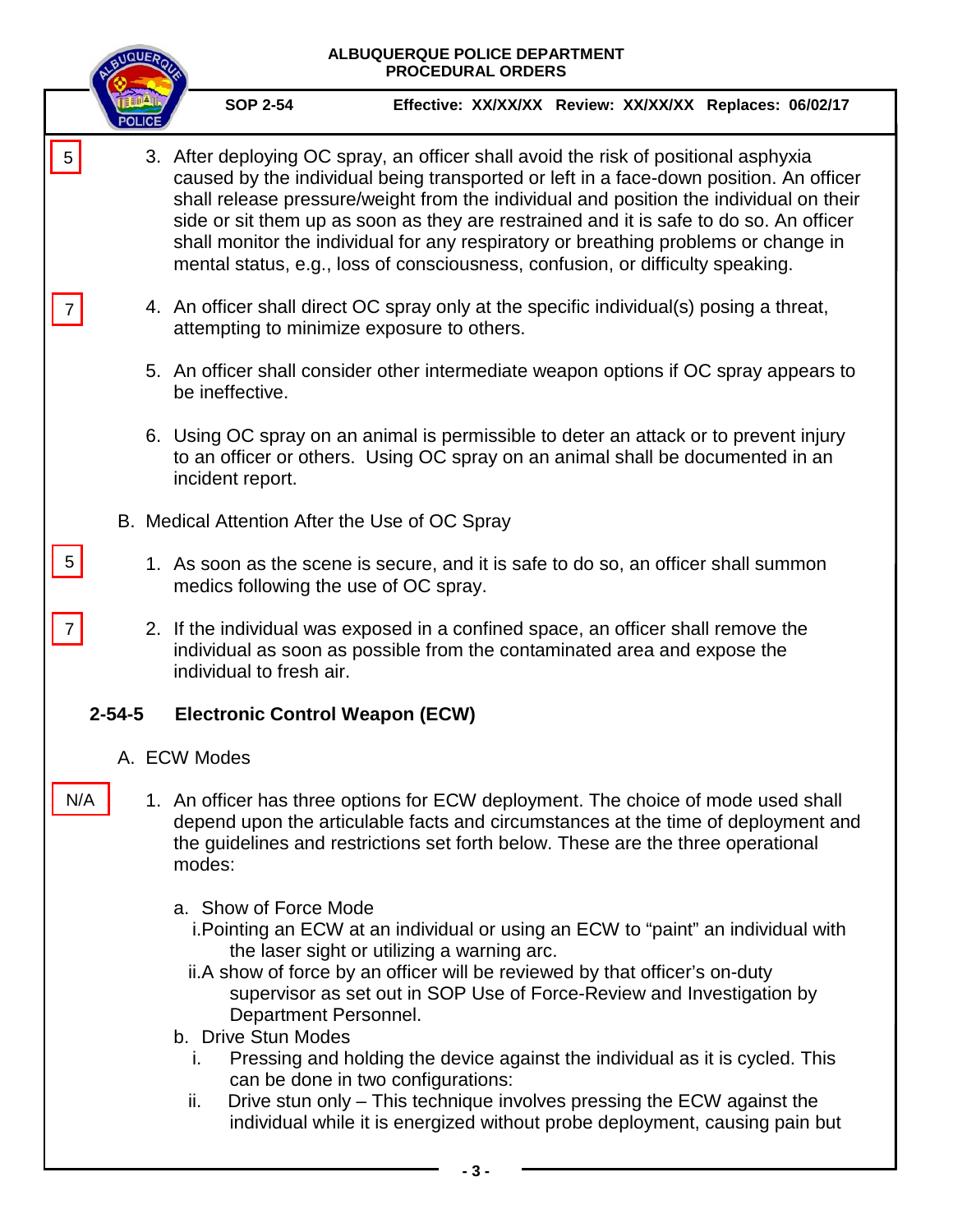| ALBUQUERQUE POLICE DEPARTMENT<br><b>PROCEDURAL ORDERS</b> |                                  |                                                                                  |                                                                                                                                                                                                                                                                                                                                                                                                                                                                                                                                                                                                                      |  |
|-----------------------------------------------------------|----------------------------------|----------------------------------------------------------------------------------|----------------------------------------------------------------------------------------------------------------------------------------------------------------------------------------------------------------------------------------------------------------------------------------------------------------------------------------------------------------------------------------------------------------------------------------------------------------------------------------------------------------------------------------------------------------------------------------------------------------------|--|
|                                                           | <b>SOP 2-54</b>                  |                                                                                  | Effective: XX/XX/XX Review: XX/XX/XX Replaces: 06/02/17                                                                                                                                                                                                                                                                                                                                                                                                                                                                                                                                                              |  |
| iii.<br>i.                                                | c. Standoff Mode                 | compliance technique and is prohibited.<br>cause neuro- muscular incapacitation. | minimal or no neuro-muscular incapacitation. This technique is solely a pain<br>Follow-up Drive Stun - This technique is used as a follow-up to a probe<br>deployment. It can increase the effectiveness of the ECW by increasing the<br>spread between the connections in the event of a close-quarter probe<br>deployment, completing the circuit in the event of a clothing disconnect or<br>when only one probe has made a connection with the individual.<br>Discharging the ECW with a cartridge on the device, which propels the<br>probes towards the individual and, upon effective contact, is intended to |  |
|                                                           | <b>B. ECW Use Guidelines</b>     |                                                                                  |                                                                                                                                                                                                                                                                                                                                                                                                                                                                                                                                                                                                                      |  |
| 7                                                         |                                  | verbal warning is: "Stop or you will be tased!"                                  | 1. An officer shall issue a verbal warning to an individual, and allow that person a<br>reasonable time to comply with the warning prior to deploying any ECW, unless<br>doing so would place an officer or other person at increased risk. An example of a                                                                                                                                                                                                                                                                                                                                                          |  |
|                                                           |                                  |                                                                                  | 2. Upon using the device, the officer shall apply the ECW no longer than reasonably<br>necessary, to accomplish a lawful objective. Upon applying the device, back-up<br>officers should attempt to handcuff the individual during the cycle (i.e., handcuffing<br>under power) to reduce the risk of injury to the individual and officers.                                                                                                                                                                                                                                                                         |  |
| 6                                                         | subsequent cycles are necessary. |                                                                                  | 3. An officer shall independently justify the reasonableness of each standard ECW<br>cycle (five seconds) or continuous cycle exceeding five seconds. After one<br>standard ECW cycle, the officer shall re-evaluate the situation to determine if                                                                                                                                                                                                                                                                                                                                                                   |  |
|                                                           | (i.e., handcuffing under power). |                                                                                  | a. Continuous cycling of ECWs is permitted only under exceptional circumstances,<br>such as, where it is necessary to handcuff an individual under power (e.g.,<br>where the individual is armed and it would be unsafe to evaluate a subsequent<br>cycle). Back-up officers should attempt hands-on control tactics during ECW<br>applications, including handcuffing the individual during an ECW application                                                                                                                                                                                                      |  |
| 7                                                         |                                  | individual's threat level to themselves or others.                               | 4. An officer shall consider other available force options before deploying an ECW on<br>potentially at-risk individuals. ECWs should not generally be used against visibly<br>pregnant women, elderly persons, young children, or visibly frail persons. In some<br>cases, other control techniques may be more appropriate as determined by the                                                                                                                                                                                                                                                                    |  |
| 6                                                         |                                  |                                                                                  | 5. In standoff mode, center mass of the individual's back should be the primary target<br>area when possible. If feasible, in situations where a frontal deployment is the only<br>available option, low center mass and/or the legs should be the targeted area.                                                                                                                                                                                                                                                                                                                                                    |  |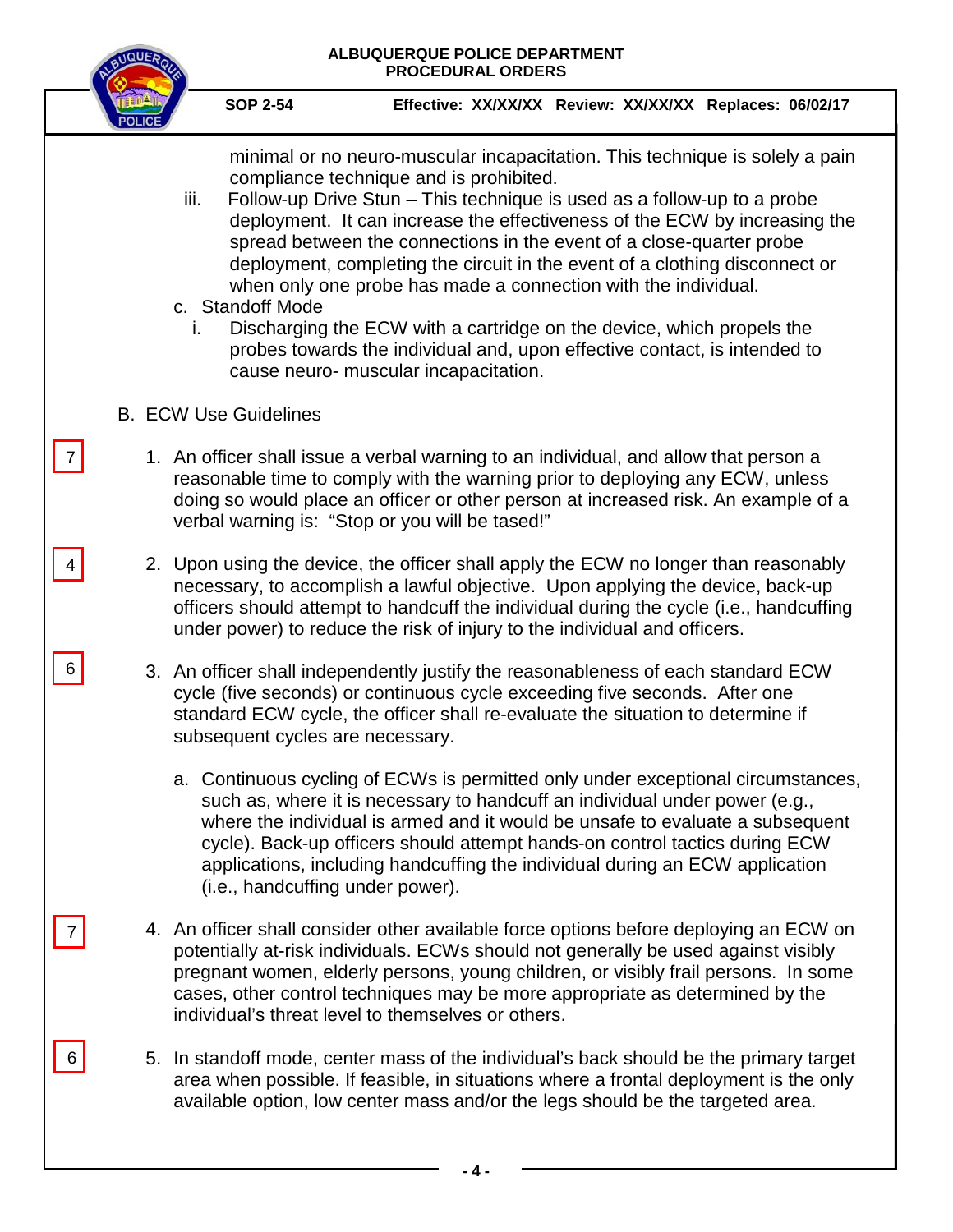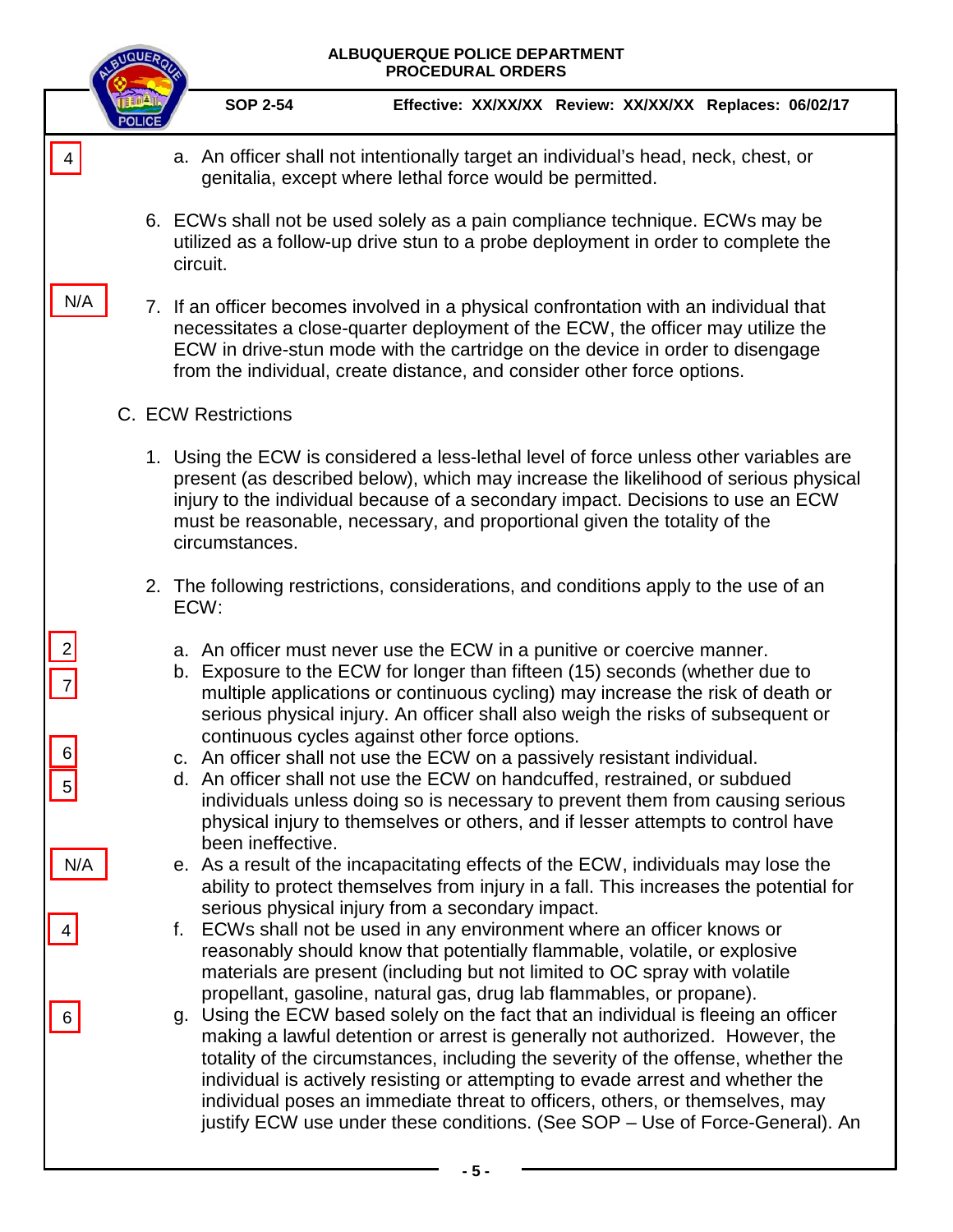| <b>SOP 2-54</b><br>Effective: XX/XX/XX Review: XX/XX/XX Replaces: 06/02/17                                                                                                                                                                                                                                                                                                                                                                                                                                                                                                                                                                                                                                  |  |
|-------------------------------------------------------------------------------------------------------------------------------------------------------------------------------------------------------------------------------------------------------------------------------------------------------------------------------------------------------------------------------------------------------------------------------------------------------------------------------------------------------------------------------------------------------------------------------------------------------------------------------------------------------------------------------------------------------------|--|
|                                                                                                                                                                                                                                                                                                                                                                                                                                                                                                                                                                                                                                                                                                             |  |
| officer shall consider all such factors before using an ECW on a fleeing<br>individual.<br>h. ECWs shall not be used where such deployment poses a substantial risk of<br>serious physical injury or death from situational hazards, except where lethal<br>force would be permitted. Situational hazards include falling from an elevated<br>position, drowning, and losing control of a moving motor vehicle or bicycle.<br>An officer shall not simultaneously point both an ECW and a firearm at an<br>individual.<br>Authorized devices shall consist only of those devices issued and approved by<br>j.<br>$\overline{7}$<br>the Department. Personally owned ECWs are not authorized for duty carry. |  |
| D. Holstering and Securing the ECW                                                                                                                                                                                                                                                                                                                                                                                                                                                                                                                                                                                                                                                                          |  |
| 1. Under no circumstances shall the ECW holster be located on the duty belt next to,<br>or on the same side as, an officer's firearm. The ECW shall be carried on the<br>support side, also known as the "weak side," to reduce the chance of accidentally<br>drawing and/or firing a firearm.                                                                                                                                                                                                                                                                                                                                                                                                              |  |
| 2. ECWs shall be secured in a Department-issued or approved personal holster.                                                                                                                                                                                                                                                                                                                                                                                                                                                                                                                                                                                                                               |  |
| 3. All authorized sworn, uniformed officers, unless specifically exempted by the Chief<br>of Police, shall carry the ECW in the holster on their person at all times while on<br>duty.                                                                                                                                                                                                                                                                                                                                                                                                                                                                                                                      |  |
| 4. All authorized sworn, non-uniformed personnel issued an ECW shall carry the<br>device during the performance of any law enforcement function involving public<br>contact unless otherwise exempted by their commander.                                                                                                                                                                                                                                                                                                                                                                                                                                                                                   |  |
| E. ECW Post-Deployment Guidelines and Requirements                                                                                                                                                                                                                                                                                                                                                                                                                                                                                                                                                                                                                                                          |  |
| 1. The deploying officer shall immediately notify his or her immediate supervisor, or if<br>unavailable, the next available on-duty supervisor, by radio dispatch as soon as<br>practical after deploying the ECW. The supervisor shall respond to the scene.                                                                                                                                                                                                                                                                                                                                                                                                                                               |  |
| 2. An officer who deploys an ECW shall call Albuquerque Fire Rescue (AFR)<br>personnel to the scene to provide medical treatment. AFR shall determine, per<br>their protocol, if the individual needs to be transported to a medical facility for high-<br>risk/sensitive probe removal and/or other medical care. If it is determined that the<br>individual should be transported, transportation shall be provided as soon as<br>practicable. Absent exigent circumstances, probes shall be removed only by<br>medical personnel.                                                                                                                                                                        |  |
| 3. If medical personnel determine that the individual requires medical transport,<br>supervisors shall ensure that an officer accompanies the individual to the medical<br>facility.                                                                                                                                                                                                                                                                                                                                                                                                                                                                                                                        |  |
| - 6 -                                                                                                                                                                                                                                                                                                                                                                                                                                                                                                                                                                                                                                                                                                       |  |
|                                                                                                                                                                                                                                                                                                                                                                                                                                                                                                                                                                                                                                                                                                             |  |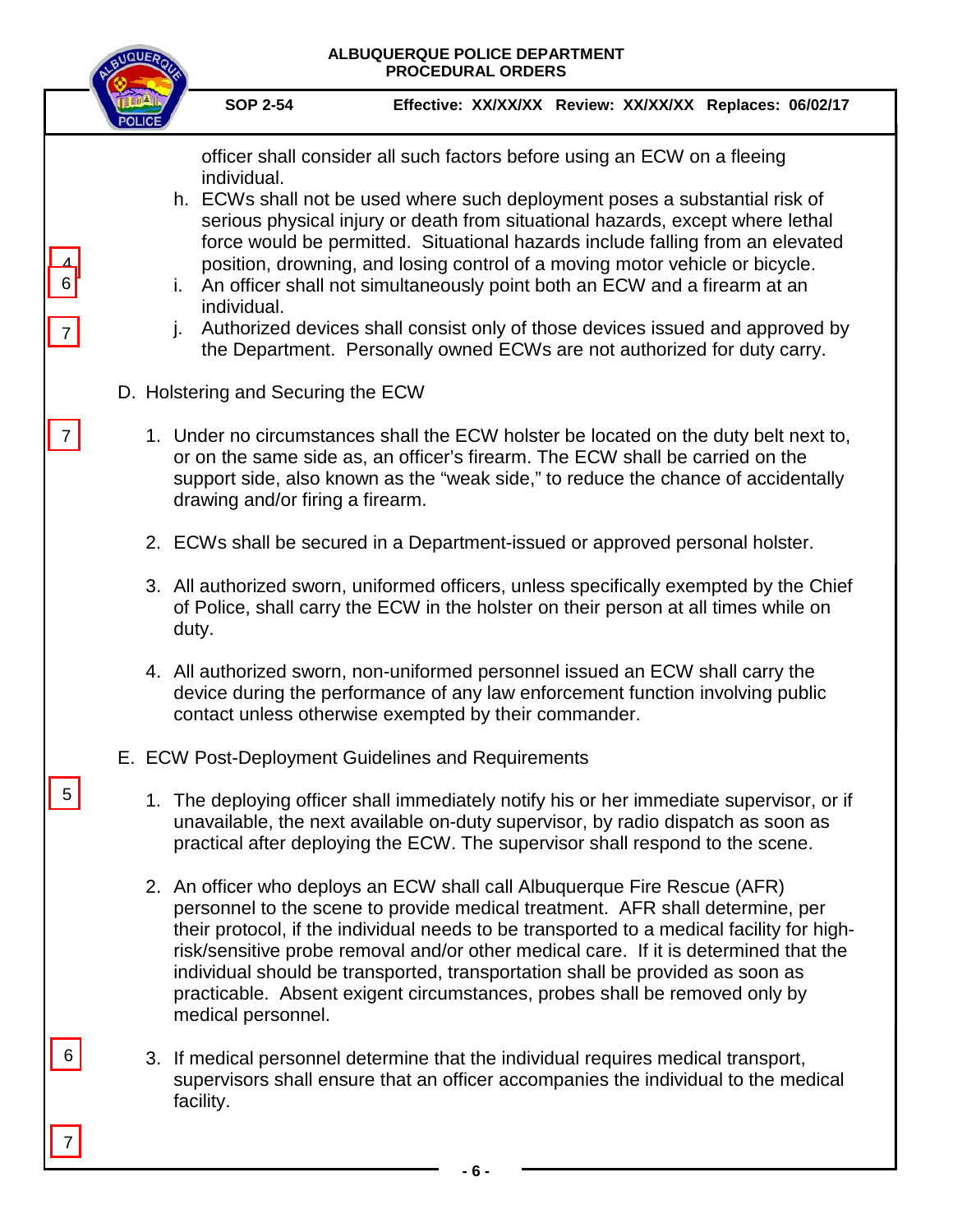| <b>SOP 2-54</b>                                                                                                                                                                                                      | Effective: XX/XX/XX Review: XX/XX/XX Replaces: 06/02/17                                                                                                                                                                                                                                         |  |  |  |  |
|----------------------------------------------------------------------------------------------------------------------------------------------------------------------------------------------------------------------|-------------------------------------------------------------------------------------------------------------------------------------------------------------------------------------------------------------------------------------------------------------------------------------------------|--|--|--|--|
|                                                                                                                                                                                                                      |                                                                                                                                                                                                                                                                                                 |  |  |  |  |
|                                                                                                                                                                                                                      | 4. The primary officer or designee in an ECW deployment shall request a crime scene<br>specialist to respond to the scene.                                                                                                                                                                      |  |  |  |  |
| 5                                                                                                                                                                                                                    | 5. The deploying officer or designee shall monitor any individual who has received an<br>ECW application while in police custody, scanning for impaired respiration and<br>signs of positional asphyxia per current training guidelines. (SOP– Restraint and<br>Transportation of Individuals). |  |  |  |  |
| $\prime$                                                                                                                                                                                                             | 6. The deploying officer shall inform responding medics about any individual who has<br>been subjected to an ECW application that may be under the influence of drugs, is<br>exhibiting symptoms associated with excited delirium, or has been kept in prone<br>restraints after ECW use.       |  |  |  |  |
| 6<br>in the use of force report.                                                                                                                                                                                     | 7. An officer shall independently justify the reasonableness of each cycle of the ECW                                                                                                                                                                                                           |  |  |  |  |
| F. Unintended Discharge of the ECW                                                                                                                                                                                   |                                                                                                                                                                                                                                                                                                 |  |  |  |  |
| 1. In the event an officer experiences an unintended discharge of an ECW cartridge,<br>the officer shall immediately notify their immediate supervisor or, if unavailable, the<br>next available on-duty supervisor. |                                                                                                                                                                                                                                                                                                 |  |  |  |  |
|                                                                                                                                                                                                                      | 2. The ECW data shall be downloaded prior to the beginning of the officer's next shift.                                                                                                                                                                                                         |  |  |  |  |
| unintentional discharge.                                                                                                                                                                                             | 3. The responding supervisor shall assume investigative responsibility for the                                                                                                                                                                                                                  |  |  |  |  |
|                                                                                                                                                                                                                      | 4. The officer shall document the unintended discharge in an offense/incident report,<br>including the serial number of the ECW cartridge discharged.                                                                                                                                           |  |  |  |  |
| Force-Reporting by Department Personnel.                                                                                                                                                                             | 5. If an individual is hit by an unintentionally deployed probe, the use shall be reported<br>by the involved officer, documented and investigated as set out in SOP Use of                                                                                                                     |  |  |  |  |
| G. Use of ECW on Dangerous Animals                                                                                                                                                                                   |                                                                                                                                                                                                                                                                                                 |  |  |  |  |
| N/A<br>or others.                                                                                                                                                                                                    | 1. An officer may deploy the ECW on dangerous animals that pose a threat to officers                                                                                                                                                                                                            |  |  |  |  |
| has been secured.                                                                                                                                                                                                    | 2. If an officer is required to deploy an ECW against a dangerous animal, the officer<br>shall notify their immediate supervisor regarding the deployment once the scene                                                                                                                        |  |  |  |  |
|                                                                                                                                                                                                                      | 3. The primary officer or designee shall immediately contact Animal Control when an<br>officer successfully deploys an ECW against an animal.                                                                                                                                                   |  |  |  |  |
| $2 - 54 - 6$<br><b>Baton (Expandable/Straight or Bokken)</b>                                                                                                                                                         | - 7 -                                                                                                                                                                                                                                                                                           |  |  |  |  |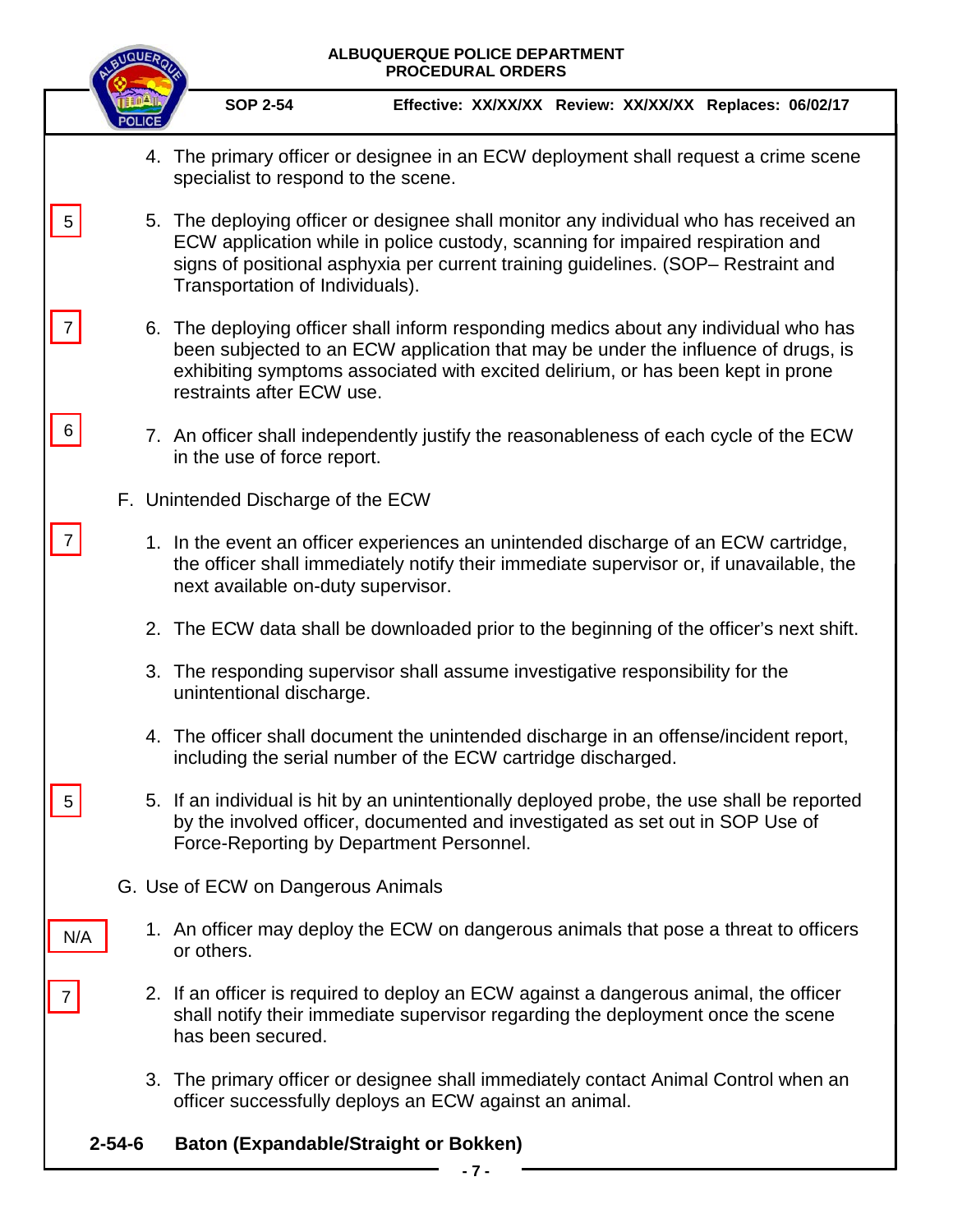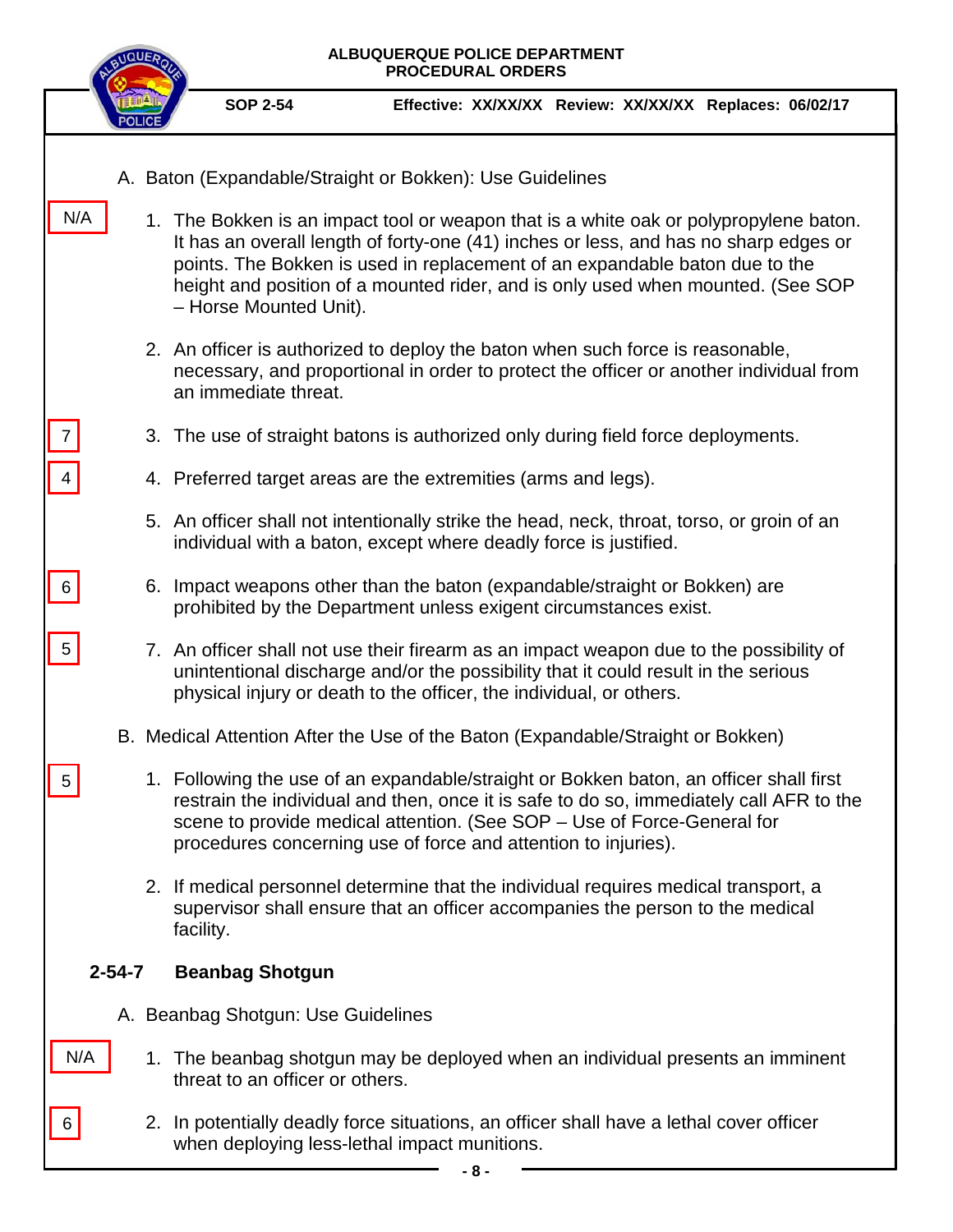|                                               | ALBUQUERQUE POLICE DEPARTMENT<br>QUE<br><b>PROCEDURAL ORDERS</b>                                                                                        |                                                                                                                                                                                                                                                                                                           |  |  |  |  |
|-----------------------------------------------|---------------------------------------------------------------------------------------------------------------------------------------------------------|-----------------------------------------------------------------------------------------------------------------------------------------------------------------------------------------------------------------------------------------------------------------------------------------------------------|--|--|--|--|
|                                               |                                                                                                                                                         | <b>SOP 2-54</b><br>Effective: XX/XX/XX Review: XX/XX/XX Replaces: 06/02/17                                                                                                                                                                                                                                |  |  |  |  |
| N/A                                           |                                                                                                                                                         | 3. The optimal range for the beanbag round is twenty (20) to fifty (50) feet.                                                                                                                                                                                                                             |  |  |  |  |
|                                               |                                                                                                                                                         | 4. The maximum effective range for the beanbag round is seventy-five (75) feet.                                                                                                                                                                                                                           |  |  |  |  |
|                                               | 5. At distances between fifty (50) and seventy-five (75) feet, the effectiveness and<br>accuracy of the beanbag shotgun starts to diminish.             |                                                                                                                                                                                                                                                                                                           |  |  |  |  |
| 7                                             | 6. The beanbag shotgun shall be plainly marked with high visibility yellow or orange<br>tape, or paint, on the buttstock and muzzle area of the barrel. |                                                                                                                                                                                                                                                                                                           |  |  |  |  |
|                                               |                                                                                                                                                         | B. Beanbag Shotgun: Restrictions                                                                                                                                                                                                                                                                          |  |  |  |  |
|                                               |                                                                                                                                                         | 1. Absent deadly force situations, an officer shall not intentionally target an<br>individual's head, neck, throat, chest, or groin.                                                                                                                                                                      |  |  |  |  |
| N/A                                           |                                                                                                                                                         | 2. An officer must understand that there is an increased risk of serious physical injury<br>when deploying beanbag shotgun rounds inside twenty (20) feet.                                                                                                                                                |  |  |  |  |
|                                               |                                                                                                                                                         | a. At distances inside twenty (20) feet, an officer should consider transitioning to<br>other force options, i.e., expandable baton or ECW.                                                                                                                                                               |  |  |  |  |
|                                               |                                                                                                                                                         | 3. An officer shall consider other available force options before deploying a beanbag<br>round on potentially at-risk individuals. Beanbag rounds should not generally be<br>used against visibly pregnant women, elderly persons, young children, or frail<br>persons.                                   |  |  |  |  |
|                                               |                                                                                                                                                         | C. Medical Attention After the Use of a Beanbag Shotgun                                                                                                                                                                                                                                                   |  |  |  |  |
|                                               |                                                                                                                                                         | 1. Following the use of a beanbag shotgun, an officer shall first restrain the individual<br>and then, once it is safe to do so, immediately call AFR to the scene to provide<br>medical attention. (See SOP - Use of Force-General for procedures concerning<br>use of force and attention to injuries). |  |  |  |  |
| 6                                             |                                                                                                                                                         | 2. If medical personnel determine that the individual requires medical transport, a<br>supervisor shall ensure that an officer accompanies the person to the medical<br>facility.                                                                                                                         |  |  |  |  |
| $2 - 54 - 8$<br>40 millimeter Impact Launcher |                                                                                                                                                         |                                                                                                                                                                                                                                                                                                           |  |  |  |  |
|                                               |                                                                                                                                                         | A. 40 millimeter Impact Launcher: Use Guidelines                                                                                                                                                                                                                                                          |  |  |  |  |
| N/A                                           |                                                                                                                                                         | 1. The 40 millimeter impact launcher may be deployed when an individual presents<br>an imminent threat to an officer or others.                                                                                                                                                                           |  |  |  |  |
| 6                                             |                                                                                                                                                         | 2. In potentially lethal force situations, an officer shall have a lethal cover officer when<br>deploying less-lethal impact munitions.                                                                                                                                                                   |  |  |  |  |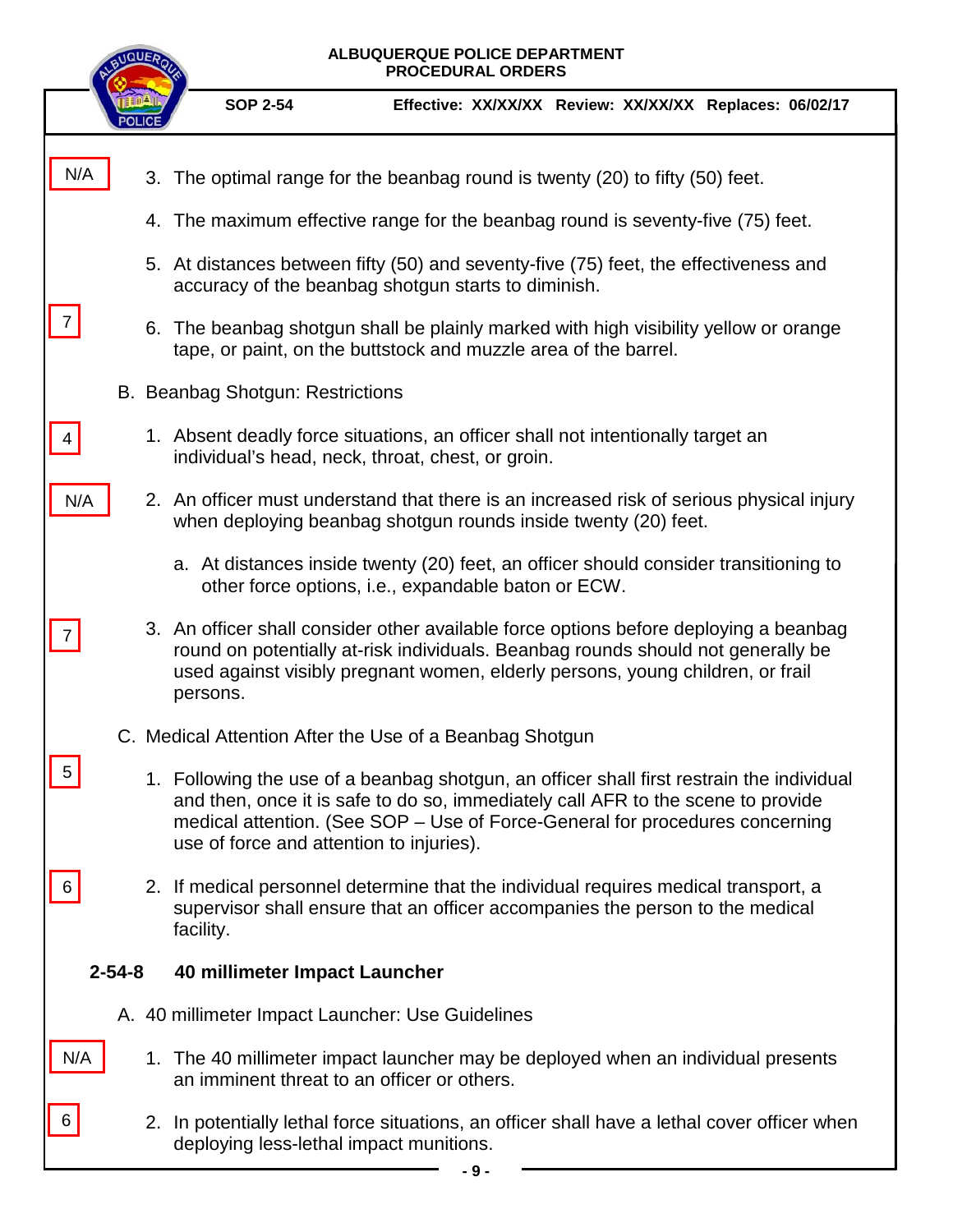|     | ALBUQUERQUE POLICE DEPARTMENT<br><b>PROCEDURAL ORDERS</b> |                                                                                                                                                                                                                                                                                                                                                                                                                                                                  |                                                         |  |  |
|-----|-----------------------------------------------------------|------------------------------------------------------------------------------------------------------------------------------------------------------------------------------------------------------------------------------------------------------------------------------------------------------------------------------------------------------------------------------------------------------------------------------------------------------------------|---------------------------------------------------------|--|--|
|     |                                                           | <b>SOP 2-54</b>                                                                                                                                                                                                                                                                                                                                                                                                                                                  | Effective: XX/XX/XX Review: XX/XX/XX Replaces: 06/02/17 |  |  |
| N/A |                                                           | 3. The optimal energy range for the 40 millimeter impact launcher is five (5) to one<br>hundred and twenty (120) feet.                                                                                                                                                                                                                                                                                                                                           |                                                         |  |  |
|     |                                                           | 4. The maximum effective range for the 40 millimeter impact launcher is one hundred<br>and twenty (120) feet.                                                                                                                                                                                                                                                                                                                                                    |                                                         |  |  |
|     |                                                           | 5. At distances beyond one hundred and twenty (120) feet, the effectiveness and<br>accuracy of the 40 millimeter impact launcher starts to diminish.                                                                                                                                                                                                                                                                                                             |                                                         |  |  |
|     |                                                           | 6. The 40 millimeter impact launcher shall be plainly marked with high visibility yellow<br>or orange tape, or paint, on the buttstock and muzzle area of the barrel.                                                                                                                                                                                                                                                                                            |                                                         |  |  |
|     |                                                           | B. 40 millimeter Impact Launcher: Restrictions                                                                                                                                                                                                                                                                                                                                                                                                                   |                                                         |  |  |
| 4   |                                                           | 1. Absent deadly force situations, an officer shall not intentionally target an<br>individual's head, neck, throat, chest, or groin.                                                                                                                                                                                                                                                                                                                             |                                                         |  |  |
| N/A |                                                           | 2. An officer must understand that there is an increased risk of serious physical injury<br>when deploying a 40 millimeter impact launcher inside five (5) feet.                                                                                                                                                                                                                                                                                                 |                                                         |  |  |
|     |                                                           | a. At distances inside five (5) feet, an officer should consider transitioning to other<br>force options, i.e. expandable baton or ECW.                                                                                                                                                                                                                                                                                                                          |                                                         |  |  |
|     |                                                           | 3. An officer shall consider other available force options before deploying a 40<br>millimeter impact launcher on potentially at-risk individuals. The 40 millimeter<br>impact launcher should not generally be used against visibly pregnant women,<br>elderly persons, young children, or visibly frail persons. In some cases, other<br>control techniques may be more appropriate as determined by the individual's<br>threat level to themselves or others. |                                                         |  |  |
|     |                                                           | C. Medical Attention After the Use of a 40 millimeter Impact Launcher                                                                                                                                                                                                                                                                                                                                                                                            |                                                         |  |  |
| 5   |                                                           | 1. Following the use of a 40 millimeter impact launcher an officer shall first restrain<br>the individual and then, once it is safe to do so, immediately call AFR to the scene<br>to provide medical attention. (See SOP – Use of Force-General for procedures<br>concerning use of force and attention to injuries).                                                                                                                                           |                                                         |  |  |
|     |                                                           | 2. If medical personnel determine that the individual requires medical transport, a<br>supervisor shall ensure that an officer accompanies the person to the medical<br>facility.                                                                                                                                                                                                                                                                                |                                                         |  |  |
|     | $2 - 54 - 9$                                              | Intermediate Weapons Approved for Use by Specialized Units (e.g., SWAT,<br>ERT)                                                                                                                                                                                                                                                                                                                                                                                  |                                                         |  |  |
|     |                                                           | A. Intermediate weapons approved for use by specialized units shall be used in<br>accordance with the Department use of force policies and their unit procedural orders.                                                                                                                                                                                                                                                                                         |                                                         |  |  |